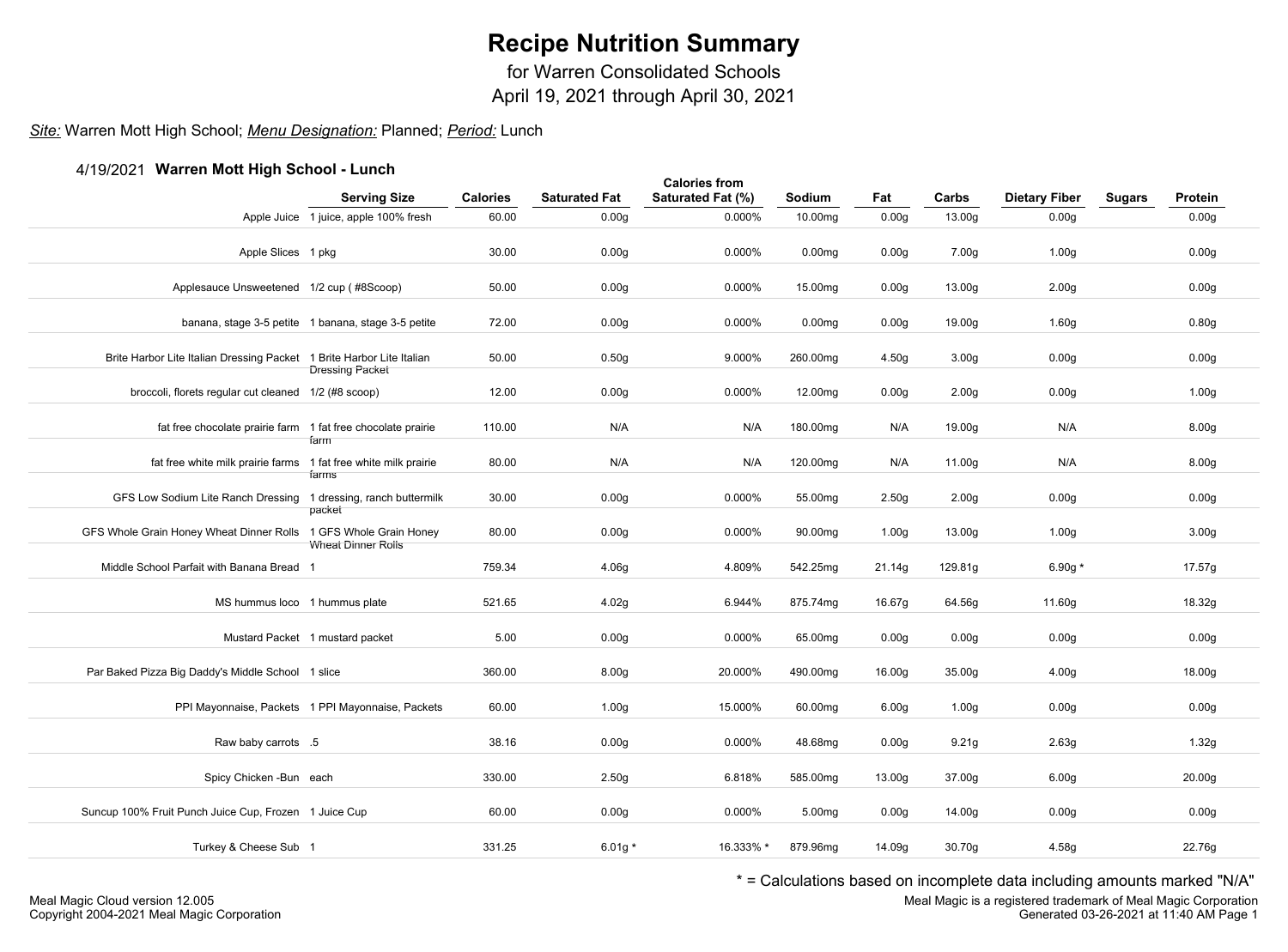for Warren Consolidated Schools

April 19, 2021 through April 30, 2021

#### 4/19/2021 **Warren Mott High School - Lunch**

| <b>Serving Size</b>                                |        | <b>Saturated Fat</b> | <b>Calories from</b><br>Saturated Fat (%) | <b>Sodium</b>      | Fat    | Carbs  | <b>Dietary Fiber</b> | <b>Sugars</b> | Protein           |  |
|----------------------------------------------------|--------|----------------------|-------------------------------------------|--------------------|--------|--------|----------------------|---------------|-------------------|--|
|                                                    | 197.15 | 3.75g                | 17.110%                                   | 327.91mg           | 8.23q  | 13.68g | 4.18g                |               | 18.40g            |  |
| WCS made Chicken Alfredo with Italian Cheese 1 cup | 367.13 | 6.84q                | 16.779%                                   | 583.56mg           | 13.80g | 33.65g | 4.27 <sub>a</sub>    |               | 32.58g            |  |
| zucchini, Sliced 1 zucchini, Sliced                | 9.60   | 0.00 <sub>g</sub>    | 0.000%                                    | 1.00 <sub>mq</sub> | 0.00q  | 1.80g  | 0.00 <sub>g</sub>    |               | 0.10 <sub>g</sub> |  |
|                                                    |        | <b>Calories</b>      |                                           |                    |        |        |                      |               |                   |  |

#### 4/22/2021 **Warren Mott High School - Lunch**

| $7/22/202$ random molt ingit concor - Lanon                       |                                 |                 |                      | <b>Calories from</b> |           |                    |                   |                      |               |                    |  |
|-------------------------------------------------------------------|---------------------------------|-----------------|----------------------|----------------------|-----------|--------------------|-------------------|----------------------|---------------|--------------------|--|
|                                                                   | <b>Serving Size</b>             | <b>Calories</b> | <b>Saturated Fat</b> | Saturated Fat (%)    | Sodium    | Fat                | Carbs             | <b>Dietary Fiber</b> | <b>Sugars</b> | Protein            |  |
| Apple Juice                                                       | 1 juice, apple 100% fresh       | 60.00           | 0.00 <sub>g</sub>    | 0.000%               | 10.00mg   | 0.00 <sub>g</sub>  | 13.00g            | 0.00 <sub>g</sub>    |               | 0.00 <sub>g</sub>  |  |
| Beef Taco Meat and Cheese Nachos 1                                |                                 | 511.52          | 9.51g                | 16.735%              | 1063.49mg | 25.03g             | 49.02g            | 6.01 <sub>g</sub>    |               | 25.06g             |  |
| Bosco Sticks - Whole Grain 2 Bosco Sticks - Whole                 | Grain                           | 300.00          | 5.00 <sub>g</sub>    | 15.000%              | 440.00mg  | 10.00 <sub>g</sub> | 34.00g            | 4.00 <sub>g</sub>    |               | 20.00 <sub>g</sub> |  |
| broccoli, florets regular cut cleaned 1/2 (#8 scoop)              |                                 | 12.00           | 0.00 <sub>g</sub>    | 0.000%               | 12.00mg   | 0.00 <sub>g</sub>  | 2.00 <sub>g</sub> | 0.00 <sub>g</sub>    |               | 1.00 <sub>g</sub>  |  |
|                                                                   | celery stalk 1/2 (#8 scoop)cup  | 7.00            | 0.00 <sub>g</sub>    | 0.000%               | 40.00mg   | 0.00 <sub>g</sub>  | 1.50 <sub>g</sub> | 1.00 <sub>g</sub>    |               | 0.50g              |  |
| fat free chocolate prairie farm 1 fat free chocolate prairie      |                                 | 110.00          | N/A                  | N/A                  | 180.00mg  | N/A                | 19.00g            | N/A                  |               | 8.00g              |  |
| fat free white milk prairie farms 1 fat free white milk prairie   | farm                            | 80.00           | N/A                  | N/A                  | 120.00mg  | N/A                | 11.00g            | N/A                  |               | 8.00 <sub>g</sub>  |  |
| GFS Low Sodium Lite Ranch Dressing 1 dressing, ranch buttermilk   | farms                           | 30.00           | 0.00 <sub>g</sub>    | 0.000%               | 55.00mg   | 2.50 <sub>g</sub>  | 2.00 <sub>g</sub> | 0.00 <sub>g</sub>    |               | 0.00 <sub>g</sub>  |  |
| GFS Whole Grain Honey Wheat Dinner Rolls 1 GFS Whole Grain Honey  | packet                          | 80.00           | 0.00 <sub>g</sub>    | 0.000%               | 90.00mg   | 1.00 <sub>g</sub>  | 13.00g            | 1.00 <sub>g</sub>    |               | 3.00 <sub>g</sub>  |  |
| HS Chef Salad chicken patty 1                                     | <b>Wheat Dinner Rolls</b>       | 456.37          | 4.50 <sub>g</sub>    | 8.874%               | 752.94mg  | 13.50g             | 45.04g            | 9.71g                |               | 38.46g             |  |
| HS Ham & Cheese Sub 1                                             |                                 | 357.92          | 7.51g                | 18.888%              | 1183.30mg | 15.59g             | 31.70g            | 4.58g                |               | 26.43g             |  |
| Italian Sub 1                                                     |                                 | 416.45          | 4.76g $*$            | 11.021% *            | 1400.07mg | 18.18g             | 32.20g            | 4.58g                |               | 33.32g             |  |
|                                                                   | ketchup packet 1 ketchup packet | 10.00           | 0.00 <sub>g</sub>    | 0.000%               | 75.00mg   | 0.00 <sub>g</sub>  | 2.00 <sub>g</sub> | 0.00 <sub>g</sub>    |               | 0.00 <sub>g</sub>  |  |
| Litehouse Classic Ranch Dressing Packet 1 Litehouse Classic Ranch |                                 | 210.00          | 3.00 <sub>g</sub>    | 12.857%              | 330.00mg  | 21.00g             | 5.00 <sub>g</sub> | 0.00 <sub>g</sub>    |               | 0.00 <sub>g</sub>  |  |
|                                                                   | <b>Dressing Packet</b>          |                 |                      |                      |           |                    |                   |                      |               |                    |  |

\* = Calculations based on incomplete data including amounts marked "N/A"

Meal Magic is a registered trademark of Meal Magic Corporation Generated 03-26-2021 at 11:40 AM Page 2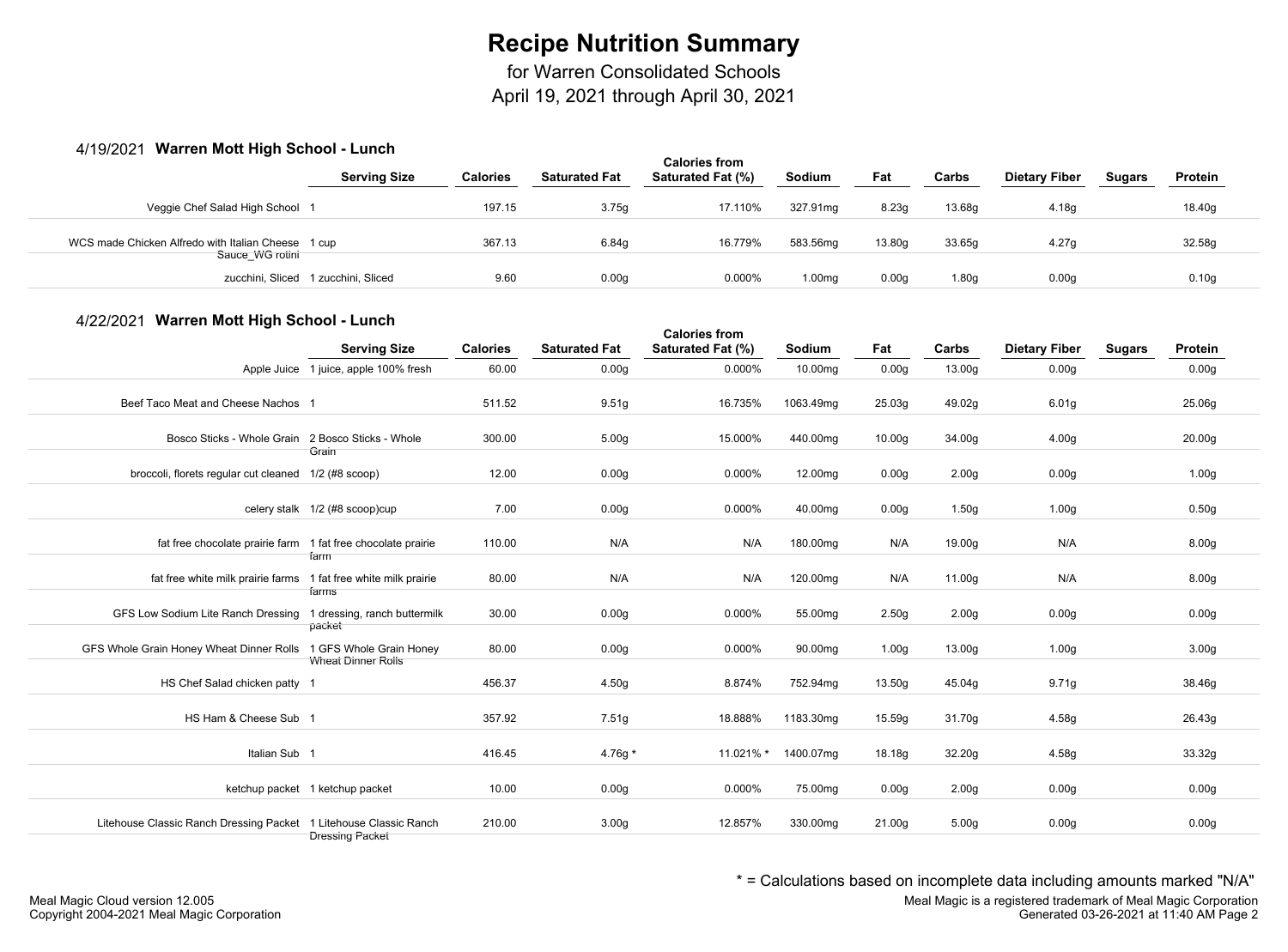for Warren Consolidated Schools

April 19, 2021 through April 30, 2021

#### 4/22/2021 **Warren Mott High School - Lunch**

| $\tau$ /22/2021 • Warron Mournigh Concor - Lanch      | <b>Serving Size</b>                               | <b>Calories</b> | <b>Saturated Fat</b> | <b>Calories from</b><br>Saturated Fat (%) | Sodium             | Fat               | Carbs             | <b>Dietary Fiber</b> | <b>Sugars</b> | Protein           |
|-------------------------------------------------------|---------------------------------------------------|-----------------|----------------------|-------------------------------------------|--------------------|-------------------|-------------------|----------------------|---------------|-------------------|
| MS hummus loco 1 hummus plate                         |                                                   | 521.65          | 4.02g                | 6.944%                                    | 875.74mg           | 16.67g            | 64.56g            | 11.60g               |               | 18.32g            |
| ORANGES, RAW, ALL COMM VAR 1 ORANGES, RAW, ALL        | <b>COMM VAR</b>                                   | 61.57           | 0.02g                | 0.287%                                    | 0.00 <sub>mg</sub> | 0.16g             | 15.39g            | 3.14g                |               | 1.23g             |
|                                                       | Peached Diced 1/2 cup (#8Scoop)                   | 72.67           | 0.00 <sub>g</sub>    | 0.000%                                    | 6.41mg             | 0.00g             | 19.24g            | 2.14g                |               | 1.07g             |
|                                                       | PEARS.RAW 1 PEARS.RAW                             | 84.36           | 0.03g                | 0.347%                                    | 1.48mg             | 0.21g             | 22.54g            | 4.59g                |               | 0.53g             |
|                                                       | PPI Mayonnaise, Packets 1 PPI Mayonnaise, Packets | 60.00           | 1.00 <sub>g</sub>    | 15.000%                                   | 60.00mg            | 6.00 <sub>g</sub> | 1.00 <sub>g</sub> | 0.00 <sub>g</sub>    |               | 0.00 <sub>g</sub> |
|                                                       | salsa 1/2 cup                                     | 30.00           | 0.00 <sub>g</sub>    | 0.000%                                    | 210.00mg           | 0.00 <sub>g</sub> | 6.00 <sub>g</sub> | 0.00 <sub>g</sub>    |               | 0.00 <sub>g</sub> |
|                                                       | sauce, marinara 1 sauce, marinara                 | 60.00           | 0.00 <sub>g</sub>    | 0.000%                                    | 490.00mg           | 2.00 <sub>g</sub> | 9.00 <sub>g</sub> | 2.00 <sub>g</sub>    |               | 2.00 <sub>g</sub> |
|                                                       | Sour Cream 1 Sour Cream                           | 60.00           | 3.00 <sub>g</sub>    | 45.000%                                   | 50.00mg            | 5.00 <sub>g</sub> | 2.00 <sub>g</sub> | N/A                  |               | 1.00 <sub>g</sub> |
| Soybutter Meal with goldfish crackers 1               |                                                   | 450.00          | 6.00 <sub>g</sub>    | 12.000%                                   | 600.00mg           | 22.00g            | 43.00g            | 5.00 <sub>g</sub>    |               | 20.00g            |
| Suncup 100% Fruit Punch Juice Cup, Frozen 1 Juice Cup |                                                   | 60.00           | 0.00 <sub>g</sub>    | 0.000%                                    | 5.00mg             | 0.00 <sub>g</sub> | 14.00g            | 0.00 <sub>g</sub>    |               | 0.00 <sub>g</sub> |
| tomato, cherry 1                                      |                                                   | 21.00           | 0.00 <sub>g</sub>    | 0.000%                                    | 8.80mg             | 0.00 <sub>g</sub> | 4.90g             | 0.98g                |               | 1.00 <sub>g</sub> |
| Turkey Enchilada Bake 1/18 2"hotel pan cut            |                                                   | 396.19          | 12.82g               | 29.123%                                   | 833.67mg           | 22.15g            | 25.83g            | 3.58g                |               | 25.71g            |
| WCS Nachos and Cheese - 2oz chips for HS 1            |                                                   | 530.15          | 13.51g               | 22.930%                                   | 1320.63mg          | 29.01g            | 48.00g            | 4.00 <sub>g</sub>    |               | 20.01g            |

#### 4/26/2021 **Warren Mott High School - Lunch**

|                                          |                                                     |                 |                      | <b>Calories from</b>     |                    |                   |        |                      |               |         |  |
|------------------------------------------|-----------------------------------------------------|-----------------|----------------------|--------------------------|--------------------|-------------------|--------|----------------------|---------------|---------|--|
|                                          | <b>Serving Size</b>                                 | <b>Calories</b> | <b>Saturated Fat</b> | <b>Saturated Fat (%)</b> | Sodium             | Fat               | Carbs  | <b>Dietary Fiber</b> | <b>Sugars</b> | Protein |  |
| 2 for 1 Chicken Fajitas 2 fajitas        |                                                     | 439.00          | 11.33g               | 23.235%                  | 900.86mg           | 22.57g            | 30.87g | 4.29g                |               | 28.90g  |  |
|                                          | Apple Juice 1 juice, apple 100% fresh               | 60.00           | 0.00 <sub>g</sub>    | 0.000%                   | 10.00mg            | 0.00 <sub>g</sub> | 13.00g | 0.00 <sub>g</sub>    |               | 0.00g   |  |
| Apple Slices 1 pkg                       |                                                     | 30.00           | 0.00 <sub>g</sub>    | 0.000%                   | 0.00 <sub>mg</sub> | 0.00 <sub>g</sub> | 7.00g  | 1.00 <sub>g</sub>    |               | 0.00g   |  |
| Applesauce Unsweetened 1/2 cup (#8Scoop) |                                                     | 50.00           | 0.00g                | 0.000%                   | 15.00mg            | 0.00 <sub>g</sub> | 13.00g | 2.00 <sub>g</sub>    |               | 0.00g   |  |
|                                          | banana, stage 3-5 petite 1 banana, stage 3-5 petite | 72.00           | 0.00g                | 0.000%                   | 0.00 <sub>mg</sub> | 0.00 <sub>g</sub> | 19.00g | 1.60 <sub>g</sub>    |               | 0.80g   |  |

\* = Calculations based on incomplete data including amounts marked "N/A"

Meal Magic is a registered trademark of Meal Magic Corporation Generated 03-26-2021 at 11:40 AM Page 3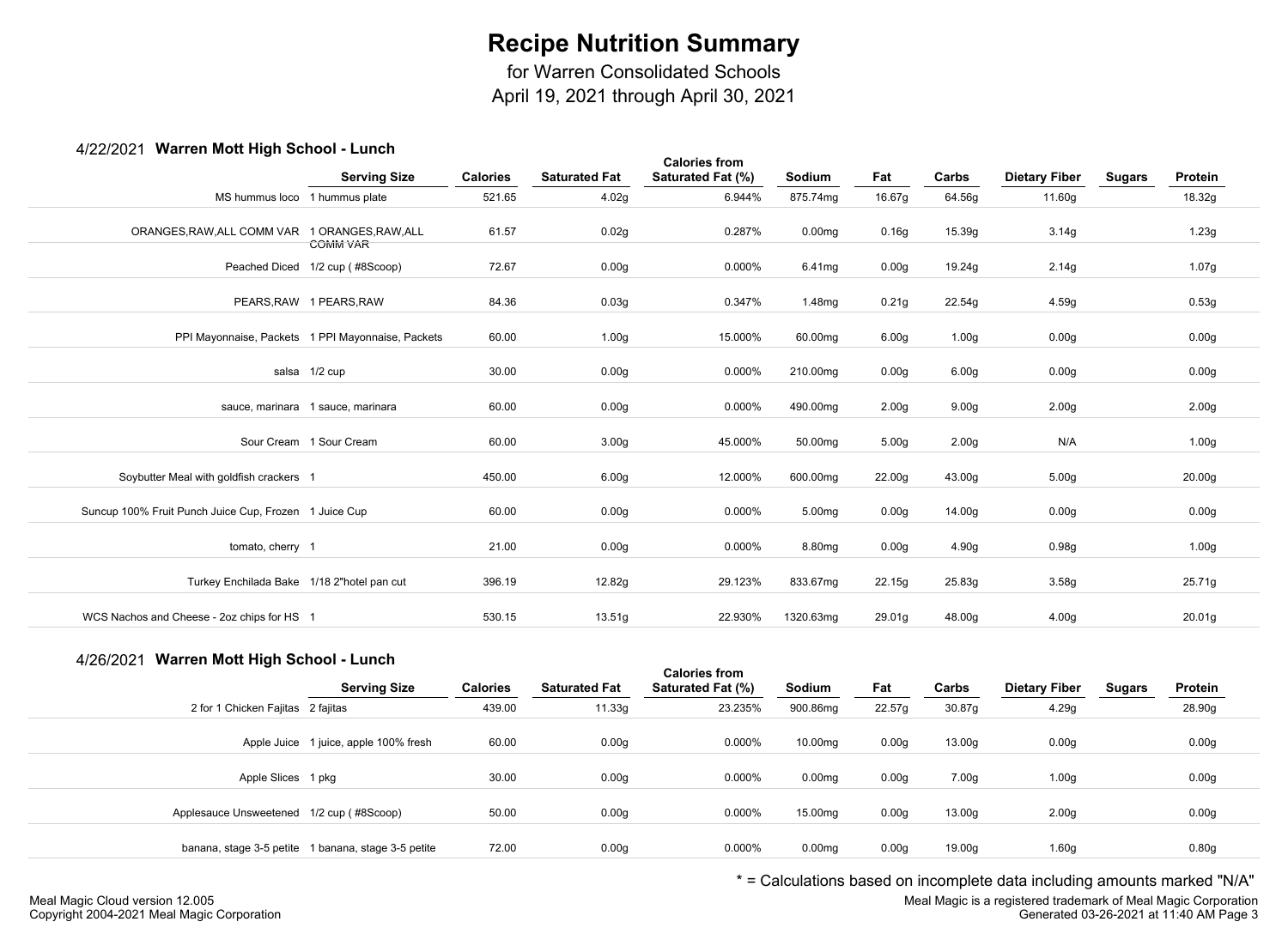for Warren Consolidated Schools

April 19, 2021 through April 30, 2021

#### 4/26/2021 **Warren Mott High School - Lunch**

| 2021 - Warron Mou Ingh Ochoor                                         |                                                   |                 |                      | <b>Calories from</b> |                    |                   |                   |                      |               |                   |
|-----------------------------------------------------------------------|---------------------------------------------------|-----------------|----------------------|----------------------|--------------------|-------------------|-------------------|----------------------|---------------|-------------------|
|                                                                       | <b>Serving Size</b>                               | <b>Calories</b> | <b>Saturated Fat</b> | Saturated Fat (%)    | Sodium             | Fat               | Carbs             | <b>Dietary Fiber</b> | <b>Sugars</b> | Protein           |
| Brite Harbor Lite Italian Dressing Packet 1 Brite Harbor Lite Italian | <b>Dressing Packet</b>                            | 50.00           | 0.50g                | 9.000%               | 260.00mg           | 4.50g             | 3.00 <sub>g</sub> | 0.00 <sub>g</sub>    |               | 0.00g             |
| broccoli, florets regular cut cleaned 1/2 (#8 scoop)                  |                                                   | 12.00           | 0.00 <sub>g</sub>    | 0.000%               | 12.00mg            | 0.00 <sub>g</sub> | 2.00 <sub>g</sub> | 0.00 <sub>g</sub>    |               | 1.00 <sub>g</sub> |
| chix and veg stir fry 6 oz.                                           |                                                   | 345.70          | $1.23g *$            | $3.212\%$ *          | 1129.09mg          | 5.71g             | 47.47g            | 11.79g $*$           |               | 26.64g *          |
| fat free chocolate prairie farm 1 fat free chocolate prairie          |                                                   | 110.00          | N/A                  | N/A                  | 180.00mg           | N/A               | 19.00g            | N/A                  |               | 8.00g             |
| fat free white milk prairie farms 1 fat free white milk prairie       | farm                                              | 80.00           | N/A                  | N/A                  | 120.00mg           | N/A               | 11.00g            | N/A                  |               | 8.00g             |
| GFS Low Sodium Lite Ranch Dressing 1 dressing, ranch buttermilk       | farms                                             | 30.00           | 0.00 <sub>g</sub>    | 0.000%               | 55.00mg            | 2.50 <sub>g</sub> | 2.00 <sub>g</sub> | 0.00 <sub>g</sub>    |               | 0.00 <sub>g</sub> |
| GFS Whole Grain Honey Wheat Dinner Rolls 1 GFS Whole Grain Honey      | packet                                            | 80.00           | 0.00 <sub>g</sub>    | 0.000%               | 90.00mg            | 1.00 <sub>g</sub> | 13.00g            | 1.00 <sub>g</sub>    |               | 3.00 <sub>g</sub> |
| Middle School Parfait with Banana Bread 1                             | <b>Wheat Dinner Rolls</b>                         | 759.34          | 4.06g                | 4.809%               | 542.25mg           | 21.14g            | 129.81g           | 6.90g $*$            |               | 17.57g            |
| MINH WG Vegetable Rice 0.5 cup                                        |                                                   | 305.56          | 0.57g                | 1.667%               | 497.96mg           | 0.00 <sub>g</sub> | 61.11g            | 3.40g                |               | 6.79g             |
| Mott & Cousino Cheeseburger 1 each                                    |                                                   | 520.00          | 14.00g               | 24.231%              | 640.00mg           | 33.00g            | 26.00g            | 5.00 <sub>g</sub>    |               | 31.00g            |
| MS hummus loco 1 hummus plate                                         |                                                   | 521.65          | 4.02g                | 6.944%               | 875.74mg           | 16.67g            | 64.56g            | 11.60g               |               | 18.32g            |
|                                                                       | Mustard Packet 1 mustard packet                   | 5.00            | 0.00 <sub>g</sub>    | 0.000%               | 65.00mg            | 0.00 <sub>g</sub> | 0.00 <sub>g</sub> | 0.00 <sub>g</sub>    |               | 0.00 <sub>g</sub> |
|                                                                       | PPI Mayonnaise, Packets 1 PPI Mayonnaise, Packets | 60.00           | 1.00 <sub>g</sub>    | 15.000%              | 60.00mg            | 6.00q             | 1.00 <sub>q</sub> | 0.00q                |               | 0.00 <sub>g</sub> |
| Raw baby carrots .5                                                   |                                                   | 38.16           | 0.00 <sub>g</sub>    | 0.000%               | 48.68mg            | 0.00 <sub>g</sub> | 9.21 <sub>g</sub> | 2.63g                |               | 1.32g             |
| Suncup 100% Fruit Punch Juice Cup, Frozen 1 Juice Cup                 |                                                   | 60.00           | 0.00 <sub>g</sub>    | 0.000%               | 5.00mg             | 0.00 <sub>g</sub> | 14.00g            | 0.00 <sub>g</sub>    |               | 0.00g             |
| Turkey & Cheese Sub 1                                                 |                                                   | 331.25          | 6.01g $*$            | 16.333% *            | 879.96mg           | 14.09g            | 30.70g            | 4.58g                |               | 22.76g            |
| Veggie Chef Salad High School 1                                       |                                                   | 197.15          | 3.75g                | 17.110%              | 327.91mg           | 8.23g             | 13.68g            | 4.18g                |               | 18.40g            |
|                                                                       | zucchini, Sliced 1 zucchini, Sliced               | 9.60            | 0.00q                | 0.000%               | 1.00 <sub>mq</sub> | 0.00 <sub>g</sub> | 1.80g             | 0.00 <sub>g</sub>    |               | 0.10 <sub>g</sub> |

\* = Calculations based on incomplete data including amounts marked "N/A"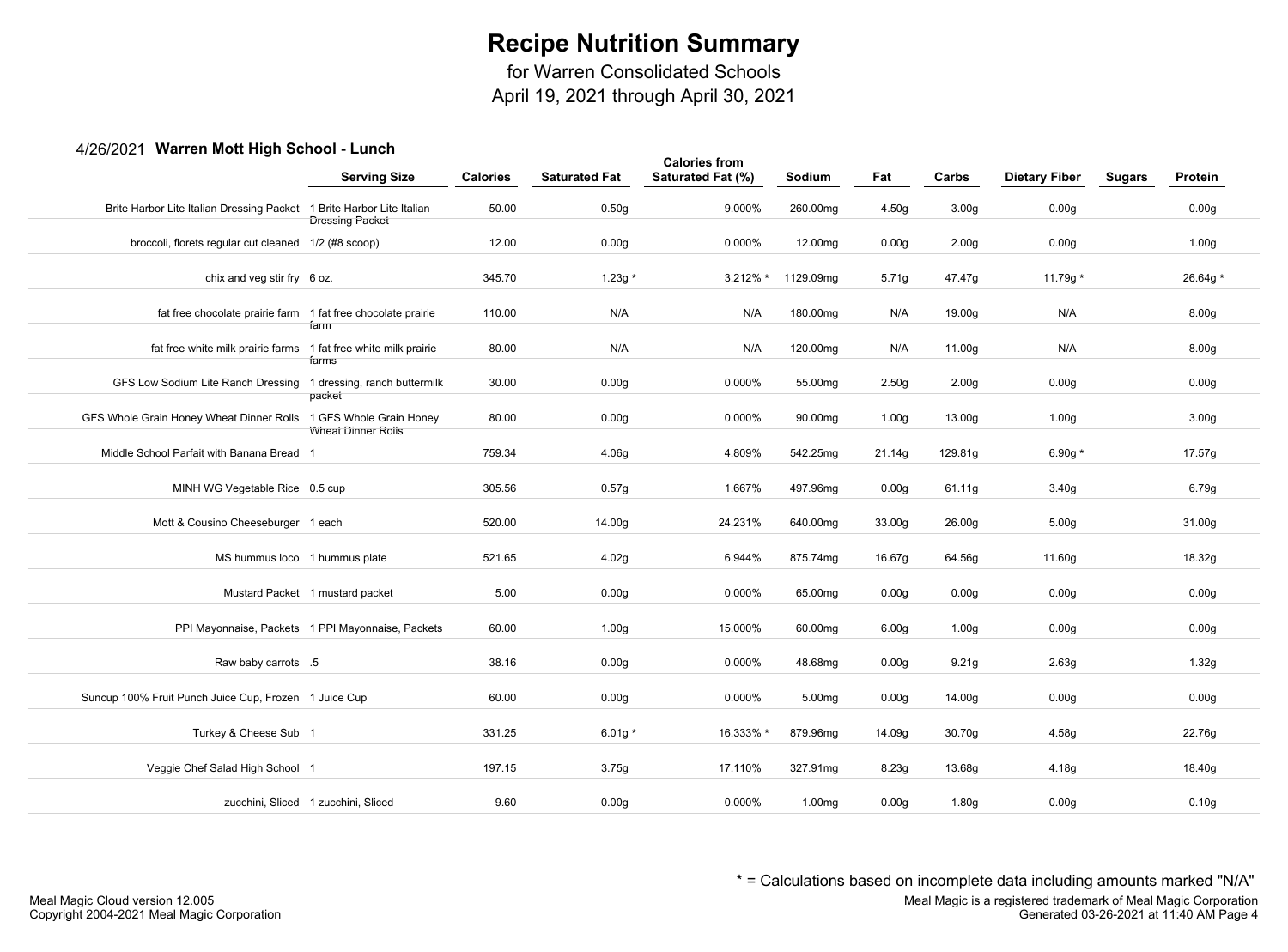for Warren Consolidated Schools

April 19, 2021 through April 30, 2021

### 4/29/2021 **Warren Mott High School - Lunch**

| $\pi$ 201202 + warron montring room of $\pi$                      | <b>Serving Size</b>                   | <b>Calories</b> | <b>Saturated Fat</b> | <b>Calories from</b><br>Saturated Fat (%) | Sodium             | Fat               | Carbs             | <b>Dietary Fiber</b> | <b>Sugars</b> | Protein           |
|-------------------------------------------------------------------|---------------------------------------|-----------------|----------------------|-------------------------------------------|--------------------|-------------------|-------------------|----------------------|---------------|-------------------|
|                                                                   | Apple Juice 1 juice, apple 100% fresh | 60.00           | 0.00 <sub>g</sub>    | 0.000%                                    | 10.00mg            | 0.00 <sub>g</sub> | 13.00g            | 0.00 <sub>g</sub>    |               | 0.00 <sub>g</sub> |
| broccoli, florets regular cut cleaned 1/2 (#8 scoop)              |                                       | 12.00           | 0.00 <sub>g</sub>    | 0.000%                                    | 12.00mg            | 0.00 <sub>g</sub> | 2.00 <sub>g</sub> | 0.00 <sub>g</sub>    |               | 1.00 <sub>g</sub> |
|                                                                   | celery stalk 1/2 (#8 scoop)cup        | 7.00            | 0.00 <sub>g</sub>    | 0.000%                                    | 40.00mg            | 0.00 <sub>g</sub> | 1.50g             | 1.00 <sub>g</sub>    |               | 0.50g             |
| Cheese Quesadillas 1                                              |                                       | 513.96          | 19.75g               | 32.835%                                   | 693.22mg           | 31.39g            | 34.75g            | 4.16g                |               | 22.85g            |
| Chicken Quesadillas 1                                             |                                       | 429.78          | 11.42g               | 21.827%                                   | 463.38mg           | 19.56g            | 34.50g            | 4.00 <sub>g</sub>    |               | 29.48g            |
| fat free chocolate prairie farm 1 fat free chocolate prairie      | farm                                  | 110.00          | N/A                  | N/A                                       | 180.00mg           | N/A               | 19.00g            | N/A                  |               | 8.00 <sub>g</sub> |
| fat free white milk prairie farms 1 fat free white milk prairie   | farms                                 | 80.00           | N/A                  | N/A                                       | 120.00mg           | N/A               | 11.00g            | N/A                  |               | 8.00 <sub>g</sub> |
| Foothill Farms Brown Gravy Mix 0.25 cup                           |                                       | 20.67           | 0.00 <sub>g</sub>    | 0.000%                                    | 333.11mg           | 0.00 <sub>g</sub> | 4.13g             | 0.00 <sub>g</sub>    |               | 0.00 <sub>g</sub> |
| GFS Low Sodium Lite Ranch Dressing 1 dressing, ranch buttermilk   | packet                                | 30.00           | 0.00 <sub>g</sub>    | 0.000%                                    | 55.00mg            | 2.50 <sub>g</sub> | 2.00 <sub>g</sub> | 0.00 <sub>g</sub>    |               | 0.00 <sub>g</sub> |
| GFS Whole Grain Honey Wheat Dinner Rolls 1 GFS Whole Grain Honey  | Wheat Dinner Rolls                    | 80.00           | 0.00 <sub>g</sub>    | 0.000%                                    | 90.00mg            | 1.00 <sub>g</sub> | 13.00g            | 1.00 <sub>g</sub>    |               | 3.00 <sub>g</sub> |
| Hot Off the Grill Grilled Cheese Sandwiches 1 Sandwiches          |                                       | 280.00          | 6.00 <sub>g</sub>    | 19.286%                                   | 580.00mg           | 10.00g            | 31.00g            | 3.00 <sub>g</sub>    |               | 19.00g            |
| HS Ham & Cheese Sub 1                                             |                                       | 357.92          | 7.51g                | 18.888%                                   | 1183.30mg          | 15.59g            | 31.70g            | 4.58g                |               | 26.43g            |
| Italian Sub 1                                                     |                                       | 416.45          | 4.76g *              | 11.021% *                                 | 1400.07mg          | 18.18g            | 32.20g            | 4.58g                |               | 33.32g            |
|                                                                   | ketchup packet 1 ketchup packet       | 10.00           | 0.00 <sub>g</sub>    | 0.000%                                    | 75.00mg            | 0.00 <sub>g</sub> | 2.00 <sub>g</sub> | 0.00 <sub>g</sub>    |               | 0.00 <sub>g</sub> |
| Litehouse Classic Ranch Dressing Packet 1 Litehouse Classic Ranch | <b>Dressing Packet</b>                | 210.00          | 3.00 <sub>g</sub>    | 12.857%                                   | 330.00mg           | 21.00g            | 5.00 <sub>g</sub> | 0.00 <sub>g</sub>    |               | 0.00 <sub>g</sub> |
| Mashed Potatoes 1/2 cup                                           |                                       | 70.33           | 0.00 <sub>g</sub>    | 0.000%                                    | 15.07mg            | 0.00 <sub>g</sub> | 15.07g            | 1.00 <sub>g</sub>    |               | 2.01 <sub>g</sub> |
| Meatballs 5 each                                                  |                                       | 162.00          | 4.00 <sub>g</sub>    | 22.222%                                   | 234.00mg           | 10.00g            | 5.00 <sub>g</sub> | 1.00 <sub>g</sub>    |               | 13.00g            |
| MS hummus loco 1 hummus plate                                     |                                       | 521.65          | 4.02g                | 6.944%                                    | 875.74mg           | 16.67g            | 64.56g            | 11.60g               |               | 18.32g            |
| ORANGES, RAW, ALL COMM VAR 1 ORANGES, RAW, ALL                    | <b>COMM VAR</b>                       | 61.57           | 0.02g                | 0.287%                                    | 0.00 <sub>mg</sub> | 0.16g             | 15.39g            | 3.14g                |               | 1.23g             |
|                                                                   |                                       |                 |                      |                                           |                    |                   |                   |                      |               |                   |

\* = Calculations based on incomplete data including amounts marked "N/A"

Meal Magic is a registered trademark of Meal Magic Corporation Generated 03-26-2021 at 11:40 AM Page 5